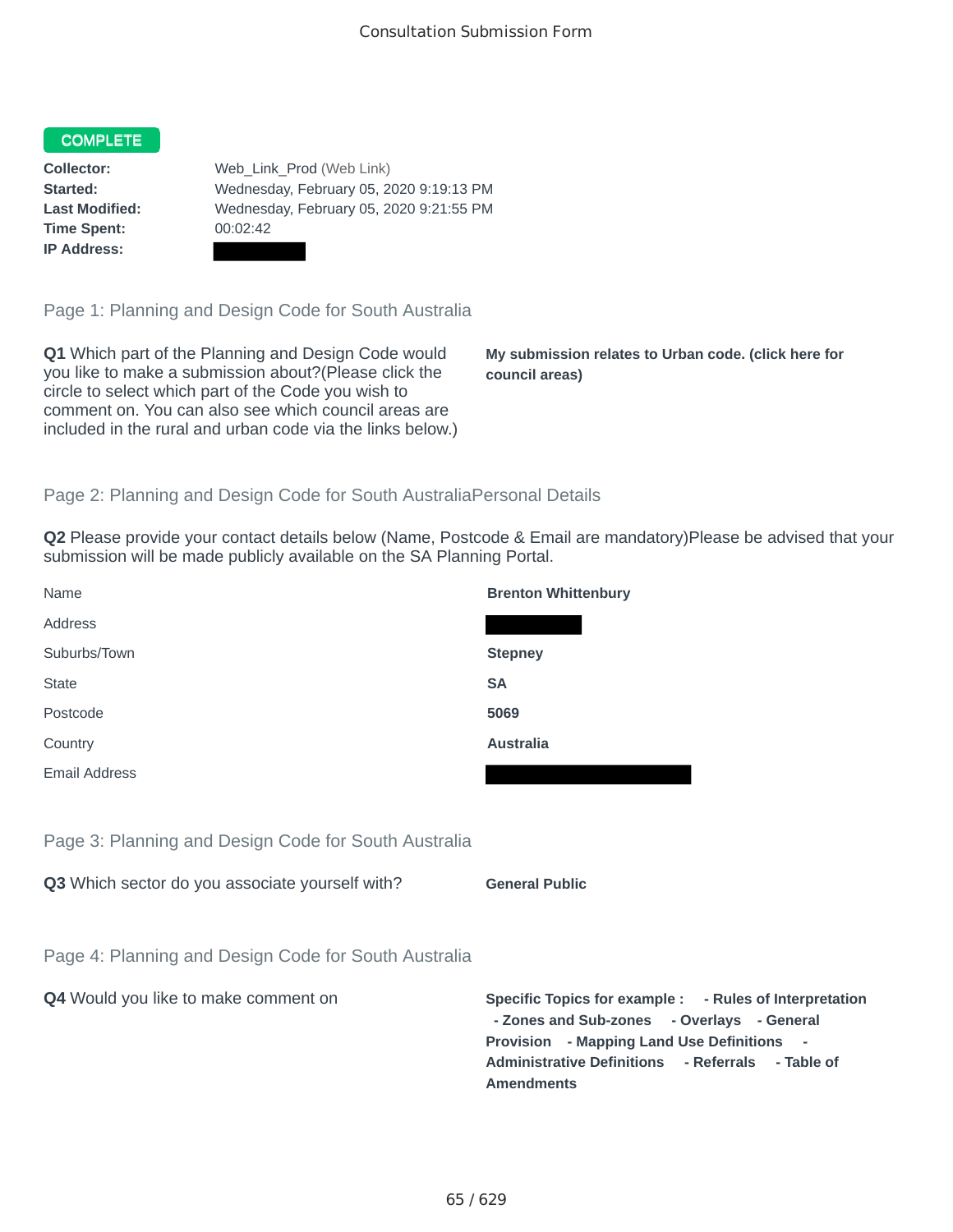| Page 5: Planning and Design Code for South Australia      |                                         |
|-----------------------------------------------------------|-----------------------------------------|
| <b>O5</b> Enter your feedback for Rules of Interpretation | <b>Respondent skinned this question</b> |

| <b>VULTICI YOUI ICCUDUCINIOI INDICO OF INICIPICIATIOII</b> | <b>Treppondent ompped this question</b> |
|------------------------------------------------------------|-----------------------------------------|
| <b>Q6</b> Enter your feedback for Referrals                | Respondent skipped this question        |
| <b>Q7</b> Enter your feedback for Mapping                  | <b>Respondent skipped this question</b> |
| Q8 Enter your feedback for Table of Amendments             | <b>Respondent skipped this question</b> |

Page 6: Planning and Design Code for South Australia

**Q9** Please enter your feedback for overlaysclick next at the bottom of the page for next topic

| <b>Historic Area Overlay</b>                                                                                                                                            | Has anyone walked down Laura street? Most of the<br>houses are red brick, not bluestone or sandstone as<br>stated |
|-------------------------------------------------------------------------------------------------------------------------------------------------------------------------|-------------------------------------------------------------------------------------------------------------------|
| Page 7: Planning and Design Code for South Australia<br>Q10 Please enter your feedback for zones and<br>subzonesclick next at the bottom of the page for next<br>topic  | <b>Respondent skipped this question</b>                                                                           |
| Page 8: Planning and Design Code for South Australia<br>Q11 Please enter your feedback for general policyclick<br>next at the bottom of the page for next topic         | <b>Respondent skipped this question</b>                                                                           |
| Page 9: Planning and Design Code for South Australia<br>Q12 Please enter your feedback for Land use<br>Definitionclick next at the bottom of the page for next<br>topic | <b>Respondent skipped this question</b>                                                                           |
| Page 10: Planning and Design Code for South Australia<br>Q13 Please enter your feedback for Admin<br>Definitionsclick next at the bottom of the page for next<br>topic  | <b>Respondent skipped this question</b>                                                                           |